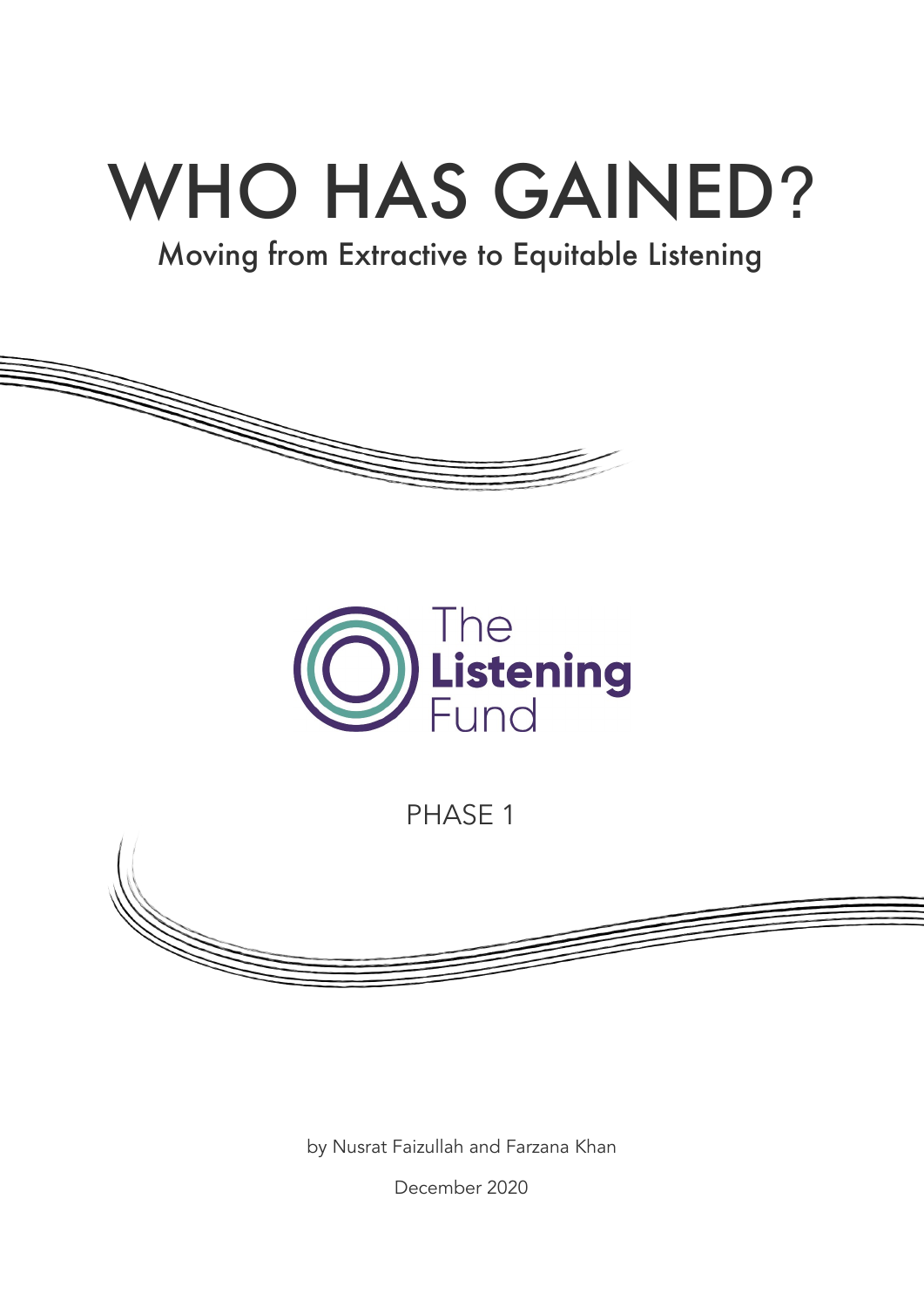### **Introduction**

The months since the pandemic hit the UK in spring 2020 have been ones that have exposed the power dynamics and fractures in our sector. They have also made us see the role that philanthropy can play in crisis and the possibilities that can be realised when philanthropy listens to those it looks to serve and power is transferred. But as a sector do we have a good understanding of the power dynamics that we operate within and what is needed to disrupt them at their core? For example, evidence shows us that many of those that work within the voluntary sector do not feel listened to by the majority of funders, despite many funders reporting feeling confident about their listening practices and relationships. There is a potential mismatch between how funders think they are listening and how the sector is experiencing them. More needs to be done to support funders to reflect on how they listen and the challenges and barriers within this process.

This document is an extract from the Listening Fund Report – Do I Hear You? Exploring the listening culture of funders in the UK published in December 2020. The Listening Fund was established in England in 2018 and Scotland in 2019, supporting a host of organisations across these two countries to further their listening practices with young people. Listening is a term which intentionally moves organisations' focus beyond gathering feedback – often undertaken once decisions are made – and encourages them to engage with the power dynamics that inform which voices are heard during the decision-making process. The Fund's ambition is to advance the ability of the youth sector to listen and respond to their core constituents - young people; and by supporting and enabling change in listening practice at an organisational level, to empower young people to influence and challenge at a systemic level. The funders within the Listening Fund have come together to collectively reflect on how they listen and what is needed for them to listen more effectively, inclusively and equitably.

One of the key reflections of the report was the power dynamics within which listening took place and the need for funders to move from extractive to equitable listening. Listening for funders happens within a skewed power dynamic. Funders spoke about the ways power impacted their ability to listen effectively, from whether they were really being open and led by the what they listened to, to how they listened and what they did with their listening. Key questions that came up included:

- Have we interrogated how and why we listen to someone?
- What is needed to be ethical and equitable in how we listen?
- What do extractive listening behaviours look like?

This document outlines some of our reflections and also offers some tools which we developed to help answer these questions.

#### **Where are we failing?**

Whilst there is much good practice and places where funders listen well, it became clear through our reflections that this was not always the case. When looking at all the audiences described in this reflection, from grantees to other funders, what was made apparent was the hidden power dynamics often at play that impacted who funders listened to, how listening takes place within funders and the actions that emerge from this. Much of what was shared is not isolated to funders but a reflection of the wider system philanthropy exists within.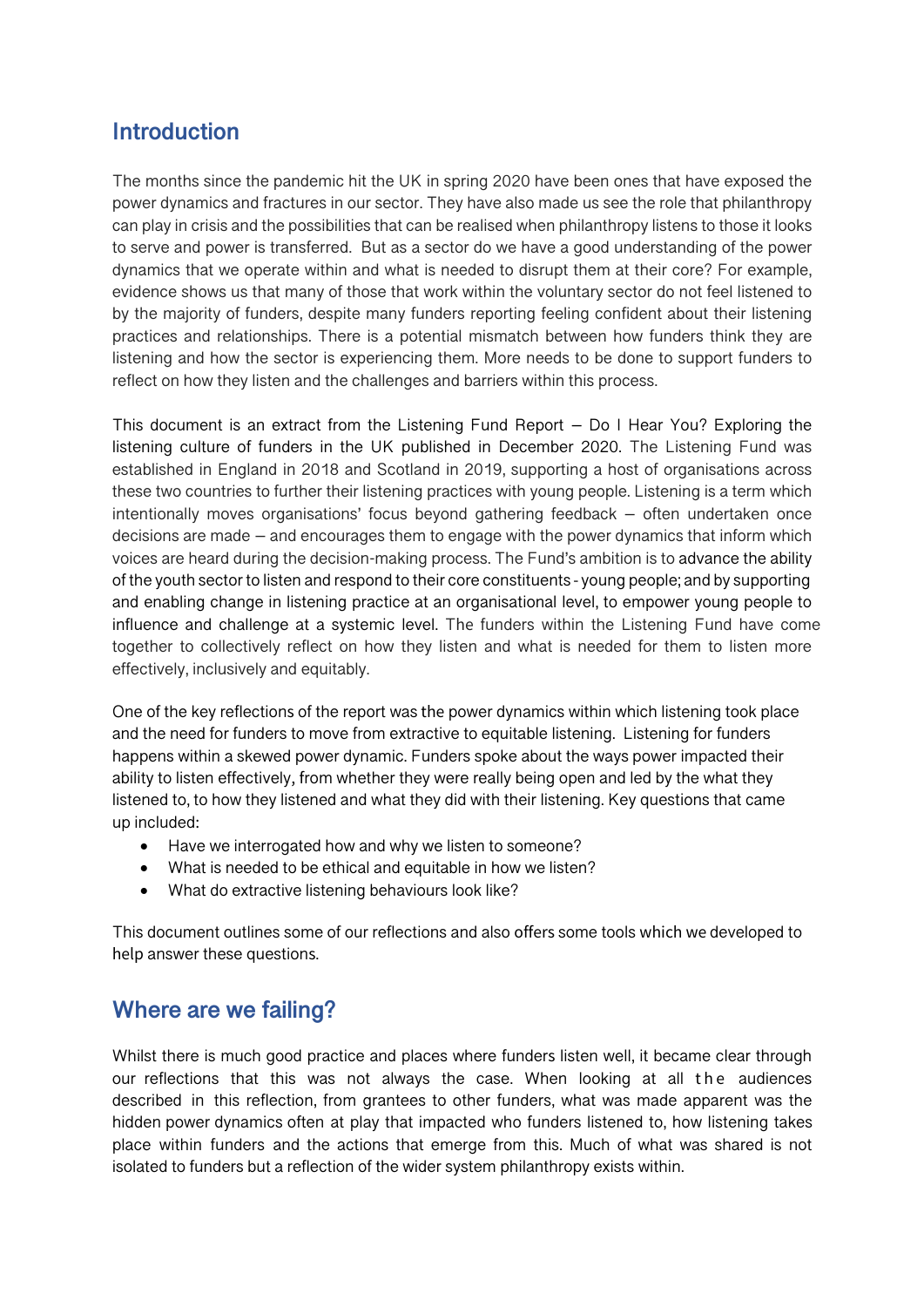The listening cultures within funders reflect the systems of oppression in our society. When listening takes place it does so within a system that is inherently based around cultures of sexism, ableism, classism, homophobia and racism and cannot escape these. The philanthropic sector lacks diversity and lived experience as highlighted by 2027, Charities So White and Future Foundations UK among others. This is especially true at board and decision-making level. <sup>1</sup> This can amplify the way inequalities play out within funding organisations and impacts who is listened to and what is heard. Listening also take place within roles which are often overstretched and there is often not the capacity, support and prioritisation needed for good quality listening to take place.

We cannot explore listening without acknowledging how inequalities manifest in our organisational cultures and relationships and the capacity, skills and support needed to challenge this. The impacts of power and inequity flowed through many of our conversations around listening showing that there was much more that was needed for funders to address in their listening practices.

#### **Who funders listen to**

There has been a clear indication from funders taking part in this reflection that there was a need to listen to more voices within different audiences, whether this was by creating capacity, building relationships, questioning who they engaged with and who they didn't, or creating different mechanisms to listen that were more inclusive. Funders were also aware of groups that weren't listened to and that they needed to do more to identify, amplify and address missing voices.

#### **How funders listen**

As well as listening to more voices, funders made clear that they wanted to 'listen well' which required capacity, space and support as well as wider organisational structures and cultures that supported listening. Funders shared that even when listening was taking place, more could be done to make the processes for listening more inclusive and equitable.

#### **What happens with listening**

Listening needs to be seen as a whole process which includes action, rather than an isolated activity. When funders did listen in most cases this did not impact organisational practices and strategy in the way that it could. Listening could become trapped within a framework of compliance and gathering knowledge rather than devolving power and developing accountability and selfawareness.

#### **Equitable Listening: How and why do we listen?**

Power was mentioned repeatedly in every conversation about listening. It became clear early in our collective conversations that without the right power dynamics listening could not be meaningful or effective. Whilst there have been more and more conversations about the importance of listening, listening well and being aware of the power dynamics in listening was not widely understood. Without equitable practices at the heart of how we listen, listening could be unsafe, damaging and extractive.

<sup>1</sup> https://www.inclusiveboards.co.uk/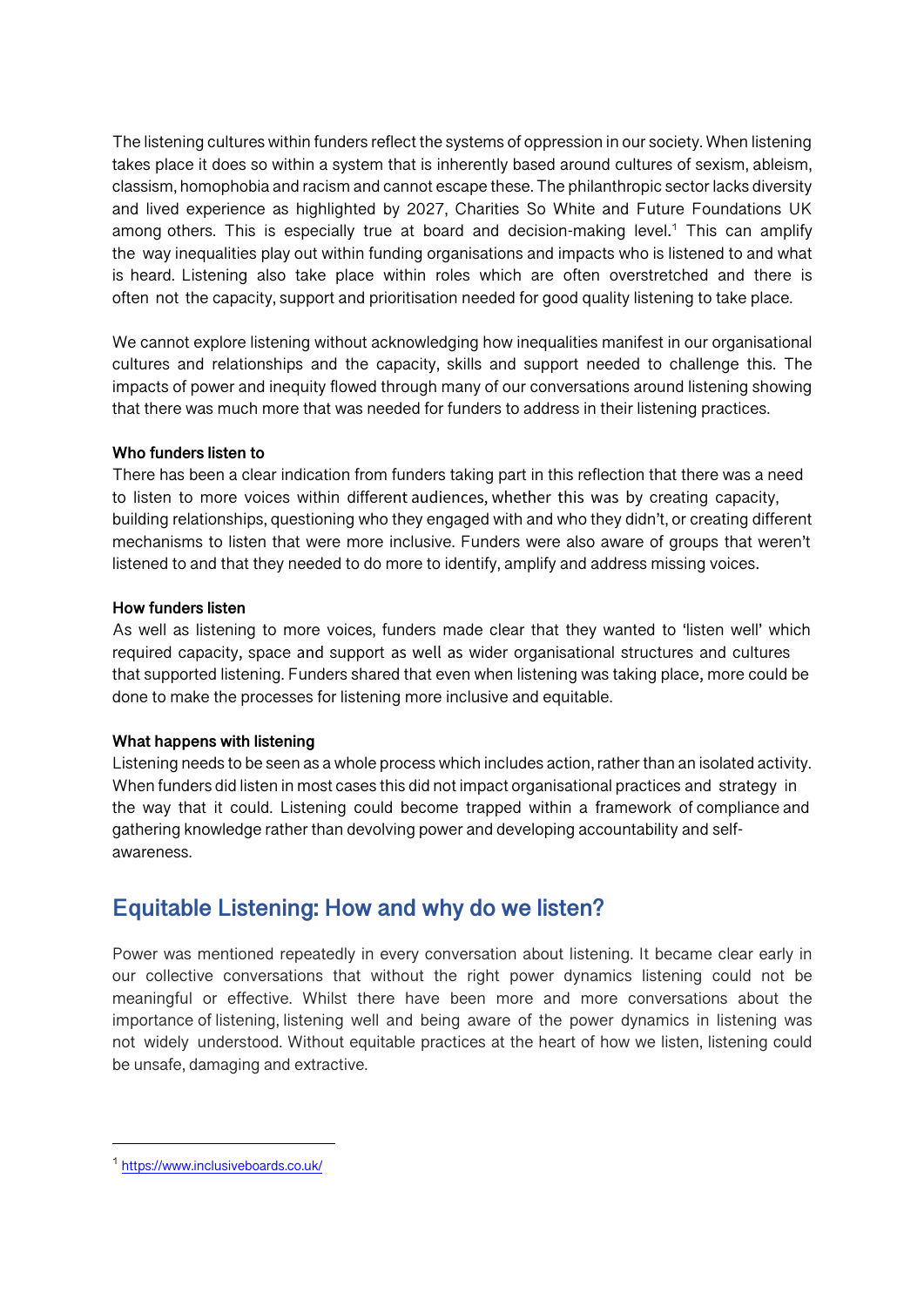#### By equitable listening we are referring to:

Transparency about the agenda for listening – When engaging with experts, grantees, communities as well as others, funders described having an agenda in mind. They were listening in order to prove something rather than to be open and led by what they were hearing. This agenda was rarely explicit or transparent and the lack of a closed listening loop meant that agendas were often not changed by what others said.

A safe space for listening – Funders often did not think about the experience of those that they were listening to. Often listening could impact funding for grantees of commissioned work of those engaged as advisers and experts even if this was unsaid. When engaging with lived experience there was not enough thought given to whether the interaction was emotionally safe for those involved and who had power in the sharing of these stories. Was it safe for those being listened to speak truth to power and be honest? How open were funders to what was being said?

The power dynamics in listening – Often funders were in a position of power about what was listened to and if and how to take this forward. Certain groups such as communities and lived experience were seen as valid sources to gain knowledge but funders did not tend to listen to these groups by putting them in positions of leadership or decision making. Knowledge could be extracted from certain groups who were not in position of power moving forward. There were also interesting patterns on who was expected to give knowledge and insight for free which was also based around biases and who was valued.

Questions we encourage funders to consider:

How can you make the process of listening feel safer and what capacity is needed to listen in a way that is ethical e.g. time, space, environment, emotional support, financial payment?

How can you question your entitlement over knowledge and create space to support others to take what they have shared forward and devolve power to others? How can those being listened to become decision makers?

How can power be shared and devolved so that the agenda for listening is held more collectively by those being listened to and can you be more transparent about your agenda and assumption?

## **How can we Listen more Equitably?**

Extractive vs equitable listening was a concept that many funders involved in this reflection exercise found difficult to understand and the power dynamics within listening could be hard to navigate. As the listening practices between funders and those they listen are often very entrenched it was sometimes a challenge to imagine more equitable approaches and relationships. Based on a workshop held in March 2020 with Listening Fund funders a number of tools have been developed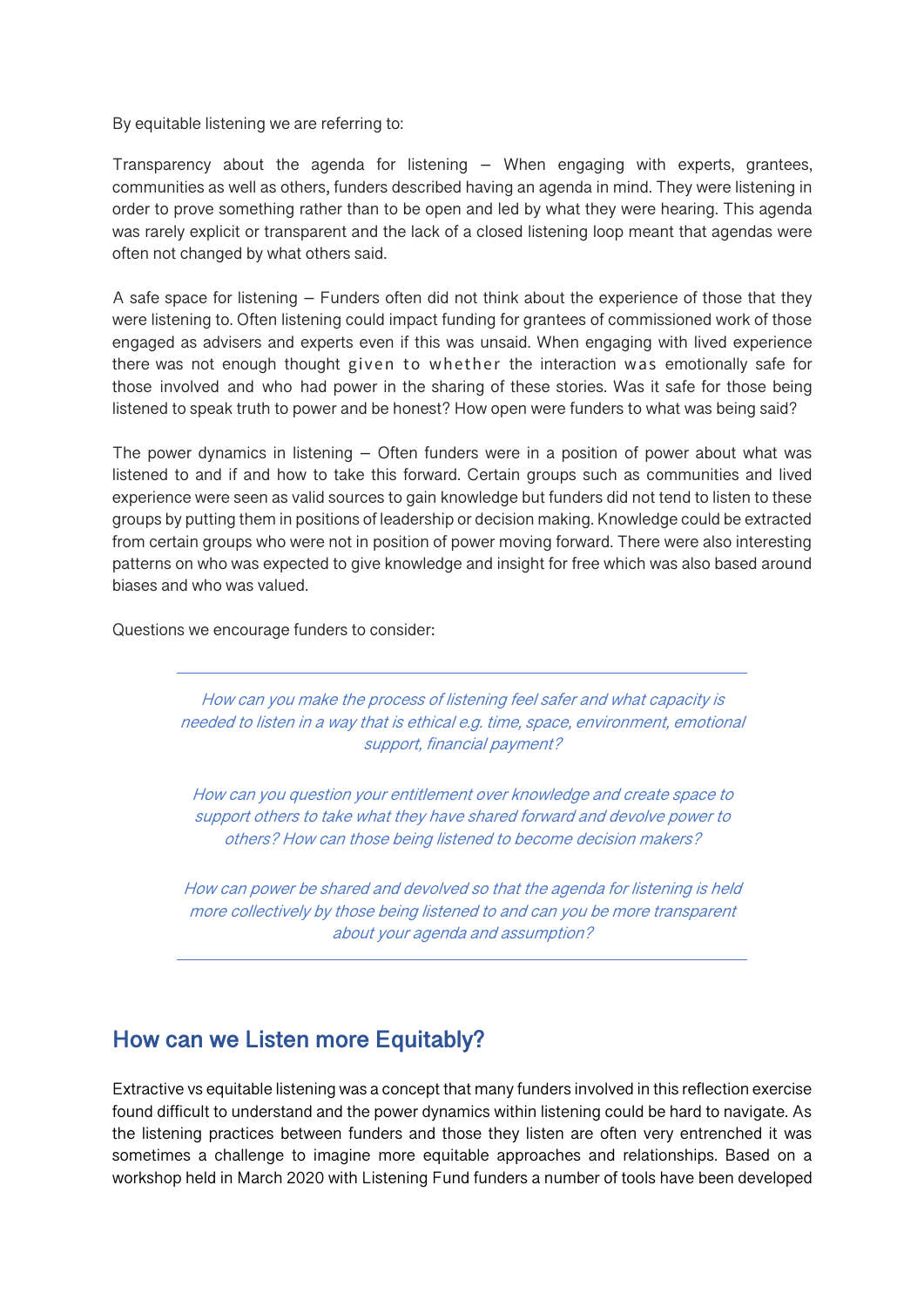by Farzana Khan and Nusrat Faizullah to help funders to understand the concept of equitable listening.

## **Tool 1: Empathising with those that share their stories**

Funders' listening can often relate to a person's lived experience and stories. However, do funders understand how it feels to share stories and what are the power dynamics when a story is shared? Also what is the ownership of a story and how can we reflect upon how lived experience and stories may be used by a funder? The diagram below captures how it can feel to have your story told with each box describing a different group of emotions and experiences. By being more aware of these impacts and feelings funders can understand what they need to consider to create safer and less extractive listening interactions.



#### **The Feelings Experienced when Sharing your Story**

## **Tool 2 : Moving from Extractive to Equitable Listening**

Our reflections showed that funders and organisations often normalised very extractive approaches to listening. Funders did not have a clear understanding of the practices that made up both ethical and extractive listening. The following grid captures and breaks down these practices to make good and bad practice clearer and the multiple areas that need to be considered by funders when listening.

| Area         | Extractive                                                                                                                                                                                                           | Equitable                                                                                                                                                                                                                                        |
|--------------|----------------------------------------------------------------------------------------------------------------------------------------------------------------------------------------------------------------------|--------------------------------------------------------------------------------------------------------------------------------------------------------------------------------------------------------------------------------------------------|
| Relationship | Relationships that don't acknowledge<br>power dynamics and assumes people<br>are engaging equally<br>Interactions and influence that are<br>supporting<br>the<br>dependant on<br>narratives and agendas of a funder/ | Trust has been built through time, openness,<br>action and an acknowledgement of the<br>different power both parties hold.<br>Relationships that can hold different views and<br>narratives without making those in less power<br>feel exploited |
|              | person with power                                                                                                                                                                                                    | effort made in ways that balance<br>An<br>participation and contributions, regarding the<br>different power people hold and their role                                                                                                           |

#### **Moving from Extractive to Equitable Listening Practices**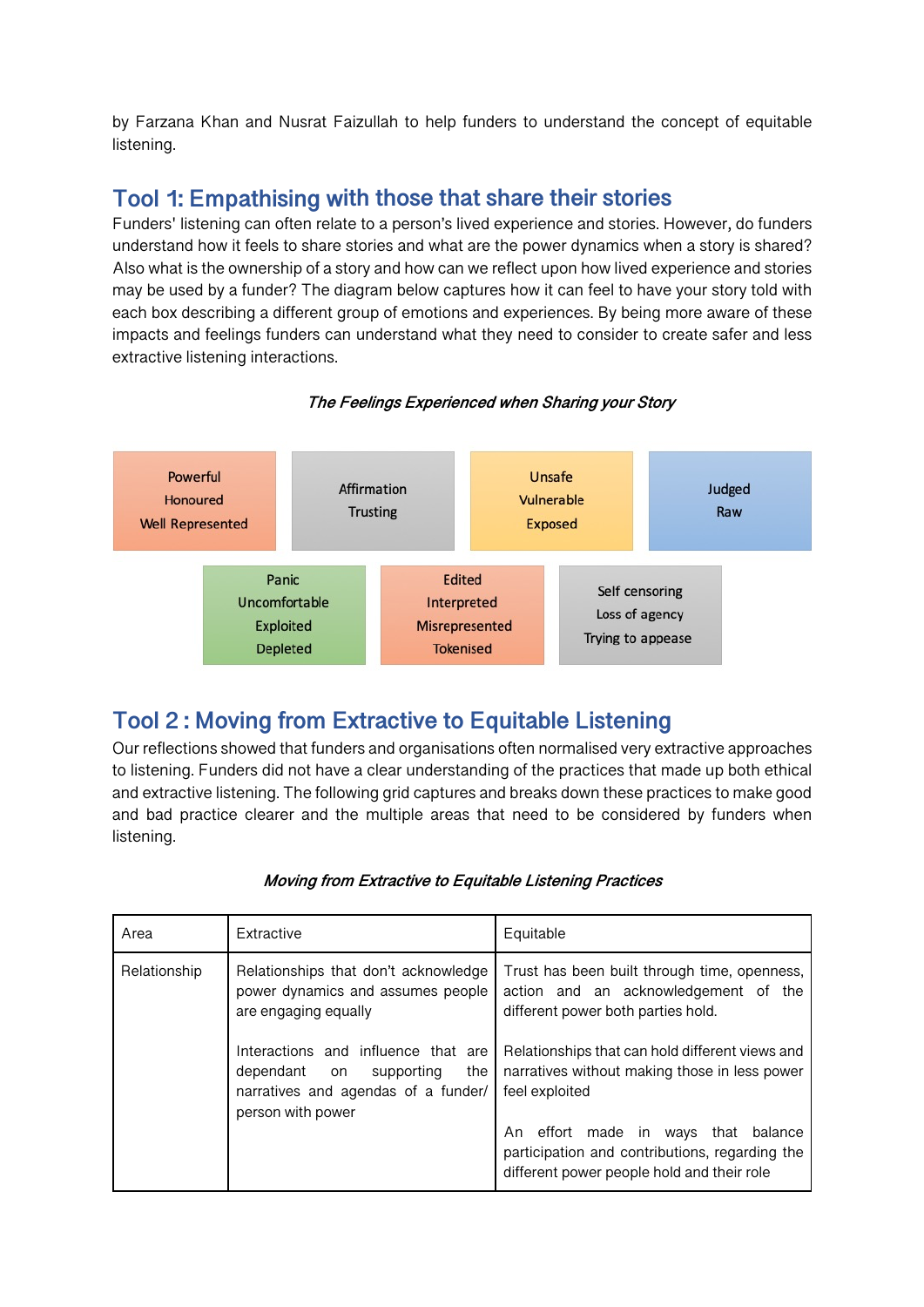| Extent of<br>impact       | Tokenistic<br>involvement<br>and<br>not<br>invested in utilising what has been<br>heard in an impactful way                                                                                            | Structures and space for listening to make a<br>meaningful impact.                                                                                                                                                         |
|---------------------------|--------------------------------------------------------------------------------------------------------------------------------------------------------------------------------------------------------|----------------------------------------------------------------------------------------------------------------------------------------------------------------------------------------------------------------------------|
|                           | Using listening to prove rather than<br>learn and be led by what is heard                                                                                                                              | Listening leads processes and doesn't just<br>reinforce existing strategies and direction                                                                                                                                  |
|                           | Pathways and decisions already in<br>mind and pretending decisions haven't<br>already been made                                                                                                        | Power has been devolved to those being<br>listened to so that they can be decision makers<br>Capacity to communicate dissatisfaction and                                                                                   |
|                           | Selective listening to assumptions and<br>affirmed<br>narratives<br>that<br>the<br>funder's own position/agenda                                                                                        | safely express feedback and critique without<br>facing negativity and/ or hostility                                                                                                                                        |
| Ownership of<br>the story | Entitlement<br>else's<br>to<br>someone<br>knowledge and appropriating<br>lived-<br>experience                                                                                                          | Sharing learning in a way that uplift and<br>visibilise with permission and consent                                                                                                                                        |
|                           | Using own privilege to make use of this<br>knowledge for own agenda<br>and<br>organisation<br>Picking out parts of a story that they<br>feel is of value<br>lived<br>Using<br>experience<br>to<br>gain | Seeing the person as a knowledge producer<br>Being<br>invested<br>the<br>story<br>the<br>in<br>and<br>contributions<br>made<br>irrespective<br>οf<br>the<br>consequence to the organisations internal<br>plans and agendas |
|                           | authenticity<br>without<br>investing<br>in<br>person/org                                                                                                                                               |                                                                                                                                                                                                                            |
| Expectations              | Expectation of training and upskilling                                                                                                                                                                 | Timescales and pace is based around people's<br>capacities and is not performative                                                                                                                                         |
|                           | around time scale/pace of<br>Based<br>funder                                                                                                                                                           | Those listened to have been remunerated and<br>also inform what this looks like                                                                                                                                            |
|                           | Expectation of input and people's time<br>and knowledge without remuneration<br>or at a much lower payment to others                                                                                   | Remuneration that does not follow inequitable<br>hierarchies of knowledge, own biases                                                                                                                                      |
| Spaces for<br>listening   | Space can feel exposed to those that<br>are being listened to.                                                                                                                                         | Safe spaces are carefully designed and held for<br>listening                                                                                                                                                               |
|                           | There has not been careful thought<br>into how the listening is taking place<br>and who is listening on behalf of the<br>funder                                                                        | Funders are aware of when they should not be<br>directly involved in listening                                                                                                                                             |

## **Tool 3: By the end of the listening interaction or conversation who has gained more?**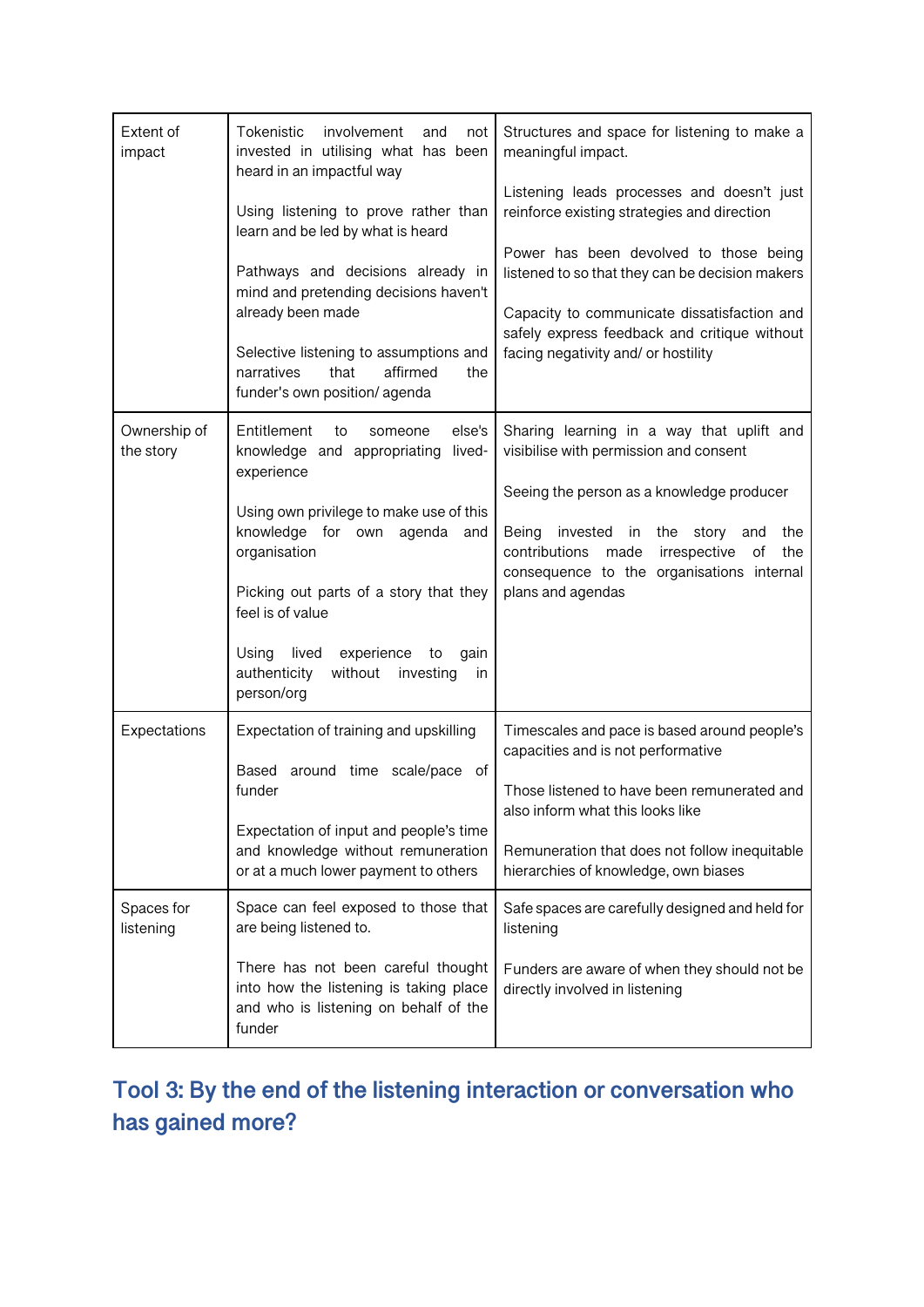The final tool developed was a reflective tool for funders to consider how equitable a listening interaction has been and also to support them to take action to address the power dynamics of each listening interactions.

At the end of a listening interaction, relationship or conversation please consider the following questions and think of actions you should take to address any power imbalances revealed

## •Where has this knowledge you have listened to come from? •Have you understood and acknowledged what was needed for someone to share what you are listening to e.g. emotional labour of lived experience, resources and time to create policy documents? •How does sharing this impact them and you? *What did it take to source this knowledge?* •Who can catalyse and take forward action based on what has been shared? •Who hasn't learnt something that is transferable beyond a work environment? *Who has the ability to act on and transfer what has been listened to?* •Does this relationship or knowledge provide a funder with credibility? •How might a relationship with you jeopardise someone's work e.g. some grassroots groups are impacted negatively by relationships with funders? *How does this relationship impact social capital?* •How has sharing this knowledge impacted how safe or vulnerable someone feels in the short and longer term? •Has this listening interaction exposed someone in any way? *How vulnerable has someone been made by this listening interaction?*

**Who Has Gained More?**

These tools are only a starting point to help you to understand and reflect upon power dynamics in how you listen. The Listening Fund hopes to build upon this and to continue having conversations about how the philanthropic sector can move to more equitable listening practices.

## **The Way Forward**

This reflection feels like only a small first step into understanding the complex dynamics when funders listen and what they need to do in order to listen well. However, the chance for collective conversations with the broad anchor that listening provides has been deeply revealing and exposing. By working together and creating safe spaces for reflection and challenge, the funders that took part in this exercise were able to identify common patterns, opportunities and challenges. They were able to consider how issues of power, inequality and systemic oppression are tied in to how we listen. Whilst there was much good practice, funders could also see there was more to do to challenge this.